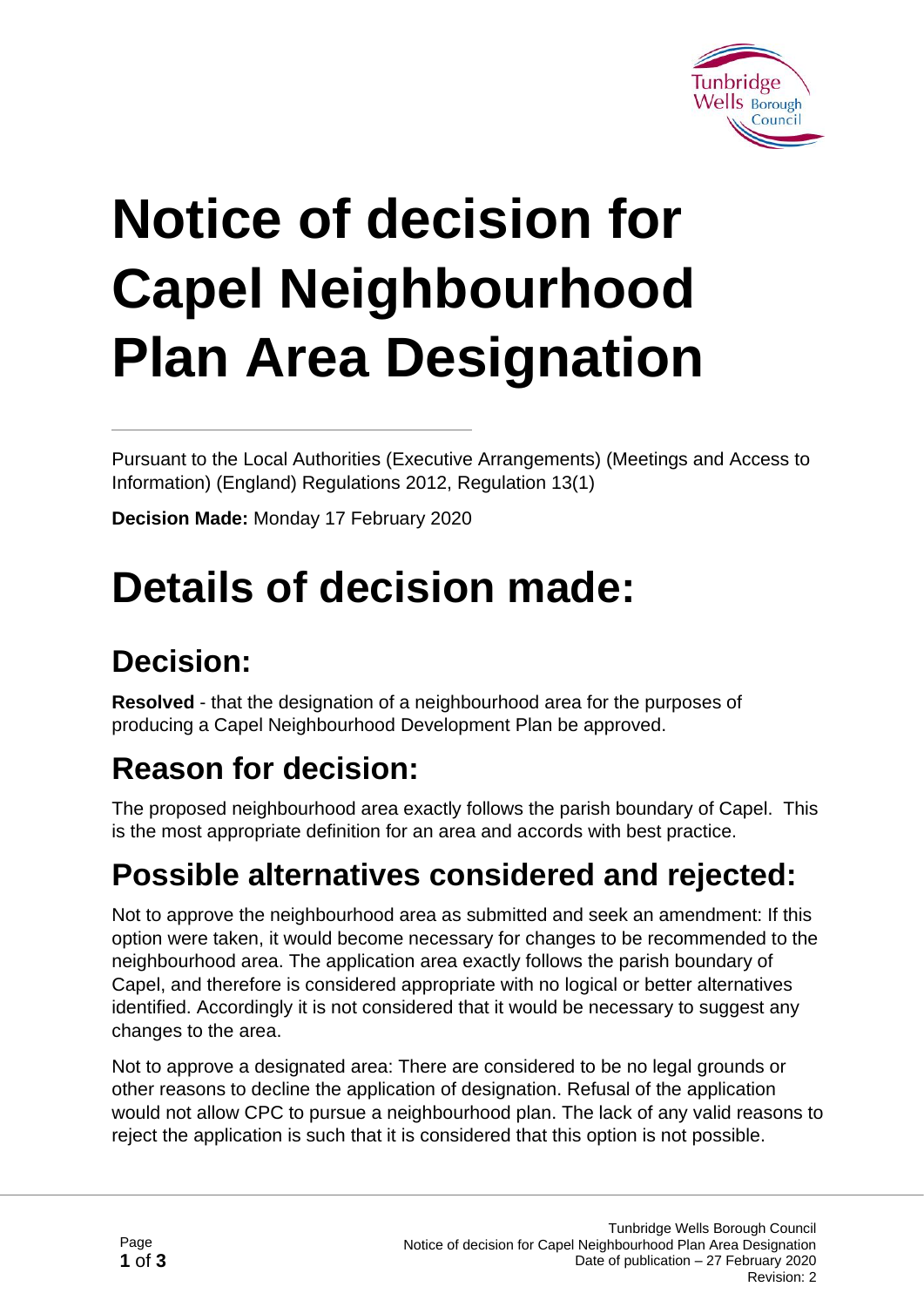#### **Conflicts of interest and any dispensations granted:**

No conflicts of interest were declared by any Member who was consulted in respect of this decision.

### **Approval**

I have read and approve the above decision for the reasons (including possible alternative actions rejected) set out above and in the report:

**Signed:**

bland

Councillor Alan McDermott

**Dated:** Monday 17 February 2020

Full details of the decision made can be found in the accompanying document(s) to this Notice, in our [Capel Neighbourhood Plan Area Designation](https://democracy.tunbridgewells.gov.uk/meetings/mgIssueHistoryHome.aspx?IId=50023061%20&Opt=0) page.

Please see page three for details of the Council's call-in procedure.